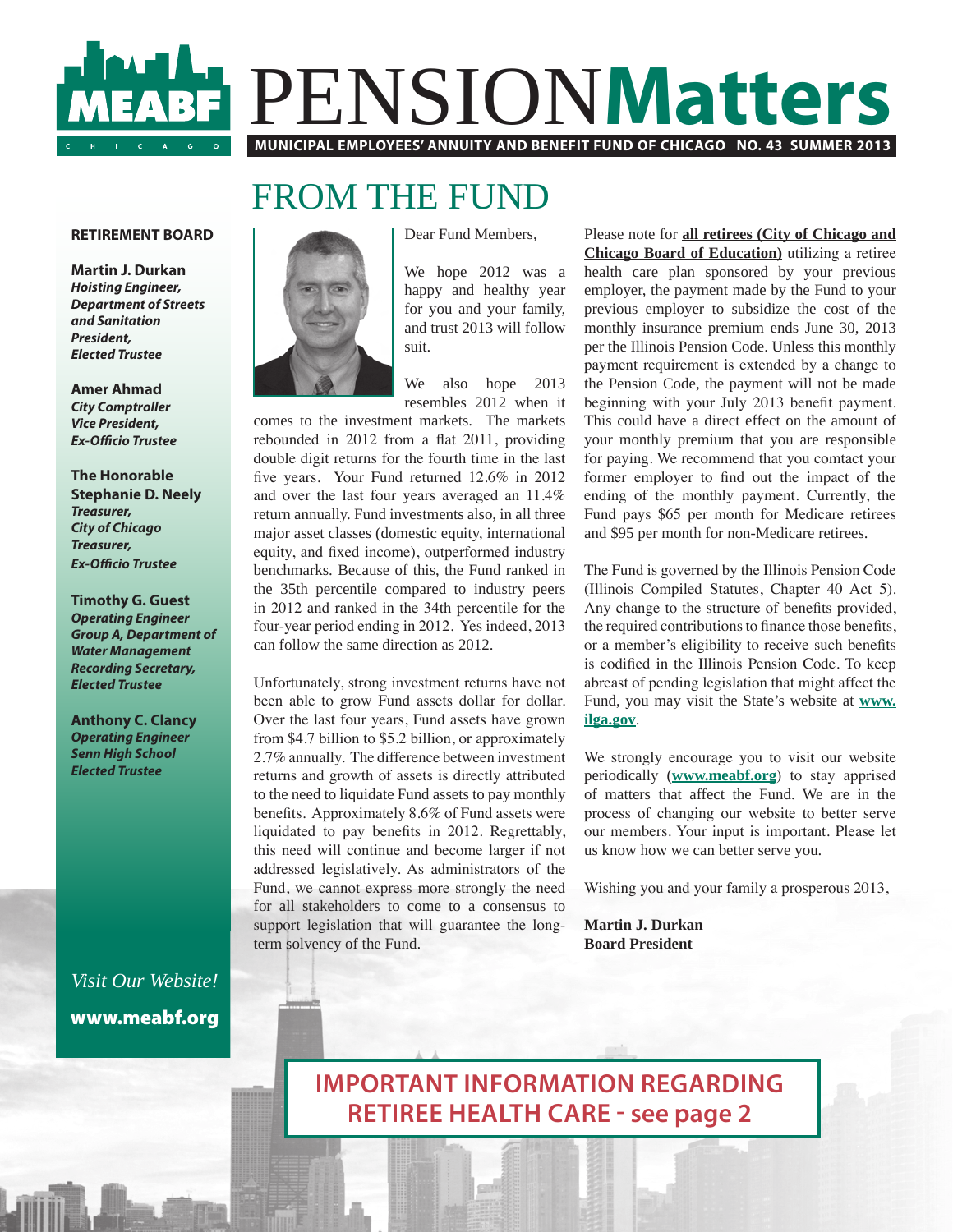#### **City of Chicago Retiree Healthcare**

The City of Chicago has mailed the letter below to all annuitants participating in its heath care plan. Please read it carefully as it affects both current participants in the City's Annuitant Health Care and members who are planning on retiring.

#### **SENIOR STAFF**

**Jim Mohler Executive Director**

**Michael Walsh Chief Investment Officer** 

**Teresita Toledo Comptroller**

**Jane Tessaro Benefits Manager** 

**Main Number: 312-236-4700**

*For appointments press ext. 7392*

*For information regarding disability payments, if your last name begins with the letter A-K, press ext. 2123 L-Z, press ext. 2131*

*For insurance questions, if your last name begins with the letter A-K, press ext. 2109 L-Z, press ext. 2108*

*For questions about annuity payments, if your last name begins with the letter A-H, press ext. 2136 I-N, press ext. 2126 O-Z, press ext. 2128*

**Please call to make an appointment with the MEABF or if you are dropping-off or picking up documents. We do not honor walk-in appointments.**



**DEPARTMENT OF FINANCE CITY OF CHICAGO** 

**IMPORTANT NOTICE - PLEASE READ CAREFULLY** 

Dear City of Chicago Annuitant:

May 15, 2013

I am writing to update you of developments regarding retiree healthcare benefits. Under the Korshak Settlement Agreement, the City of Chicago agreed to provide support for healthcare coverage to annuitants through June 30, 2013. The Settlement Agreement also required that the City establish a Retiree Healthcare Benefits Commission ("RHBC") that, among other duties, was to make recommendations on the state of retiree healthcare benefits, their related cost trends, and issues affecting the offering of retiree benefits after July 1, 2013. Earlier this year, the RHBC fulfilled its duties and provided Mayor Emanuel with its report. Those recommendations can be found online at http://www.cityofchicago.org/city/en/depts/fin/provdrs/ben.html.

After reviewing the findings of the report, and after hearing many of the concerns expressed by retirees, employee representatives and industry experts, the City has decided the following:

- 1. The City will extend current coverage and benefit levels through December 31, 2013. This additional time will allow retirees to maintain coverage for a full plan year, recognizing what we heard from many retirees who have planned deductible and out of pocket expenditures based on an expectation of full year coverage. The City will, however, adjust the benefit levels provided under the current plan starting January 1, 2014.
- 2. After January 1, 2014, the City will provide a healthcare plan with a continued contribution from the City of up to 55% of the cost for that plan for their lifetimes to the City retirees who are members of the Korshak and "Window" Sub-Classes, meaning those City annuitants who retired prior to August 23, 1989. In short, the City will continue to substantially subsidize these retirees' healthcare plan as it does today.
- 3. For all annuitants who retired on or after August 23, 1989, in light of the evolving landscape of national healthcare and challenges faced by Chicago taxpayers, the City will need to make changes to the current retiree healthcare plan. These changes will likely include some adjustments in premiums and/or deductibles, some benefit modifications and, ultimately, the phase out of the plan by the beginning of 2017. The City expects to announce the details of this revised structure this summer, so that all retirees, current and future, will have all the information they need to appropriately prepare for this important component of retirement planning. With the changes taking place in the national healthcare market, we will ensure retirees have the information needed to navigate the options available for their healthcare needs going forward, both for Medicare and non-Medicare eligible retirees. As you know, retirees who are eligible for Medicare will continue to receive Medicare coverage, and supplemental Medicare plans are available from many insurance companies - as there are today - for retirees who wish to purchase additional coverage. And retirees who are not eligible for Medicare will have a broad range of healthcare plan options available to them as the Illinois health insurance exchange goes into effect in 2014.

One additional note - as you may know, the current retiree healthcare subsidy provided by the four Chicago pension systems is set to expire on June 30, 2013. If this subsidy is not reauthorized, retirees will likely be responsible for bearing any additional cost for their healthcare plan that is currently borne by their respective pension funds.

We look forward to working with you in the coming months to ensure you have all the information you and your family will need to make sound decisions regarding your retiree healthcare.

Respectfully.

Amer Ahmad, City Comptroller

#### **City of Chicago and Board of Education Retirees**

This is to notify you that if you participate in your former employer's retiree health care plan, the law that required the Fund to make monthly payment to your former employer to assist in the payment of the monthly premium of your health insurance, ends as of June 30, 2013. This could have a direct effect on the amount of your monthly premium that you are responsible for paying. We recommend that you contact your former employer to find out the impact of the ending of the monthly payment.

*Visit www.meabf.org for more information.*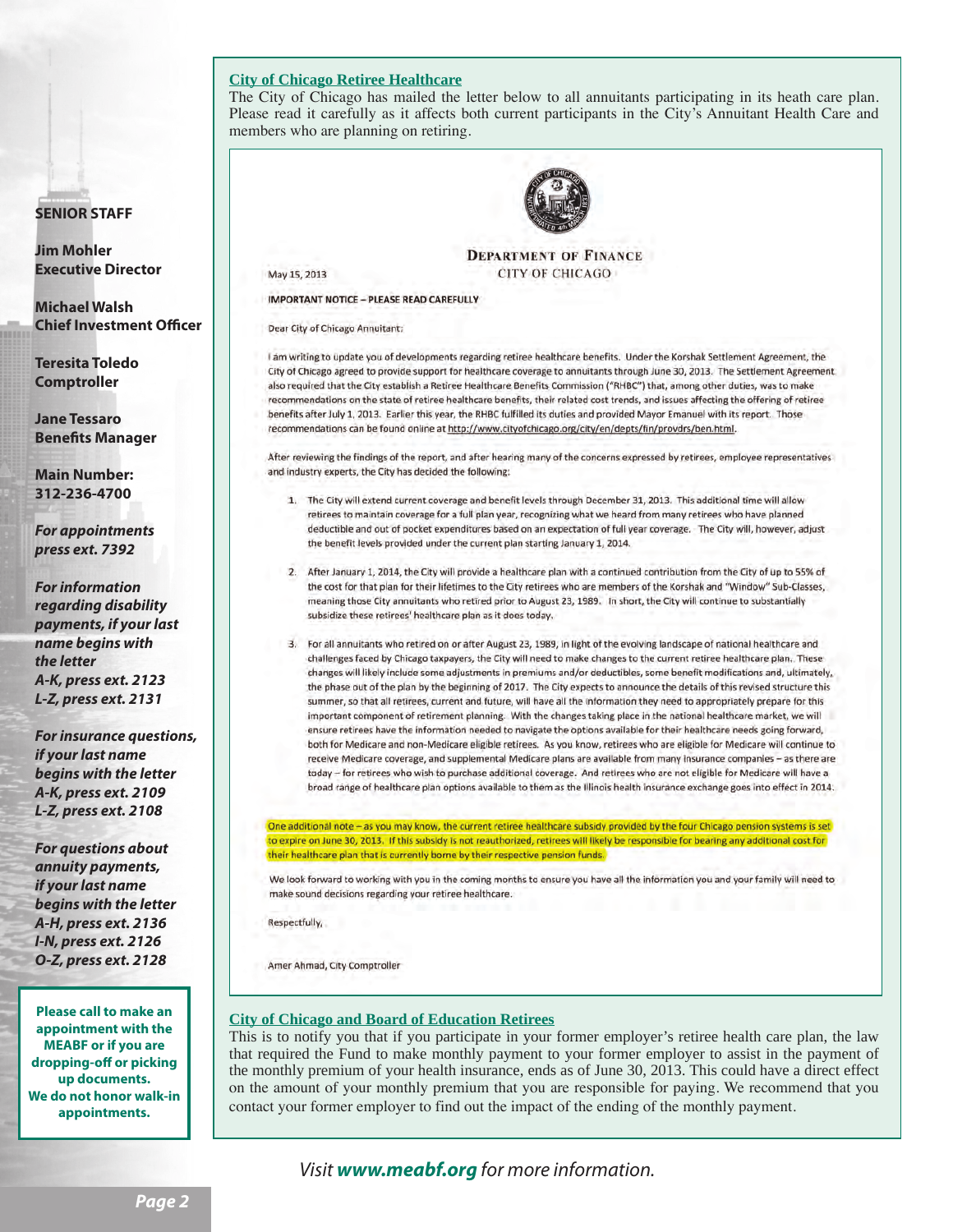# INVESTMENTS

This past year was an eventful year for markets across the globe. The U.S. markets were no exception as investors closely followed the presidential election and tried to forecast what shape certain fiscal and monetary policy initiatives would take depending on who was elected. Despite a fair amount of uncertainty that persisted, markets performed favorably and the Fund's investment portfolio benefited. Overall, the Fund's investments generated a net-of-fees return of approximately 12.6% in 2012.

The financial markets have continued to rally throughout the first quarter of 2013. Despite concerns that the March sequestration cuts in the United States would slow economic growth, the impact on the financial markets has not yet been felt. In fact, the S&P 500 Index reached an all-time high on the last trading day of the first quarter. MEABF's portfolio is performing well given the positive economic undercurrents. For the fourth time in as many years, the Fund's portfolio has produced strong first quarter results. The Fund's portfolio generated an estimated total return of 4.9% in the first quarter of 2013.

Please visit our website to see the most recently published financial information regarding the Fund. Recent additions include the 2012 Audited Financial Statements and the 2012 Actuarial Report.



Until 1994, employee and employer contributions to the Fund exceeded the amount that MEABF disbursed in benefit payments on an annual basis. These net cash inflows had historically allowed pension investments to remain largely untouched. As a result, pension assets grew over time and the Plan's funded status steadily improved in the decades leading up to the late 1990's. Unfortunately, beginning in 1994, annual contributions were not enough to cover benefits and the Plan began having to liguidate investments to pay benefits. The annual net cash outflows were initially small, but have grown drastically year after year. Currently, so much has to be liquidated from the investment portfolio on an annual basis that pension assets have not grown significantly despite the strong investment returns in the last few years. The chart illustrates the effects of negative cash flows. The blue area represents the change in the actual market value of the Plan's assets over time. As of December 31, 2012, the Plan had approximately \$5.18 billion in assets. The red shaded area represents the missed growth opportunity resulting from having to liquidate assets.

## *Visit www.meabf.org for more information.*

*Page 3*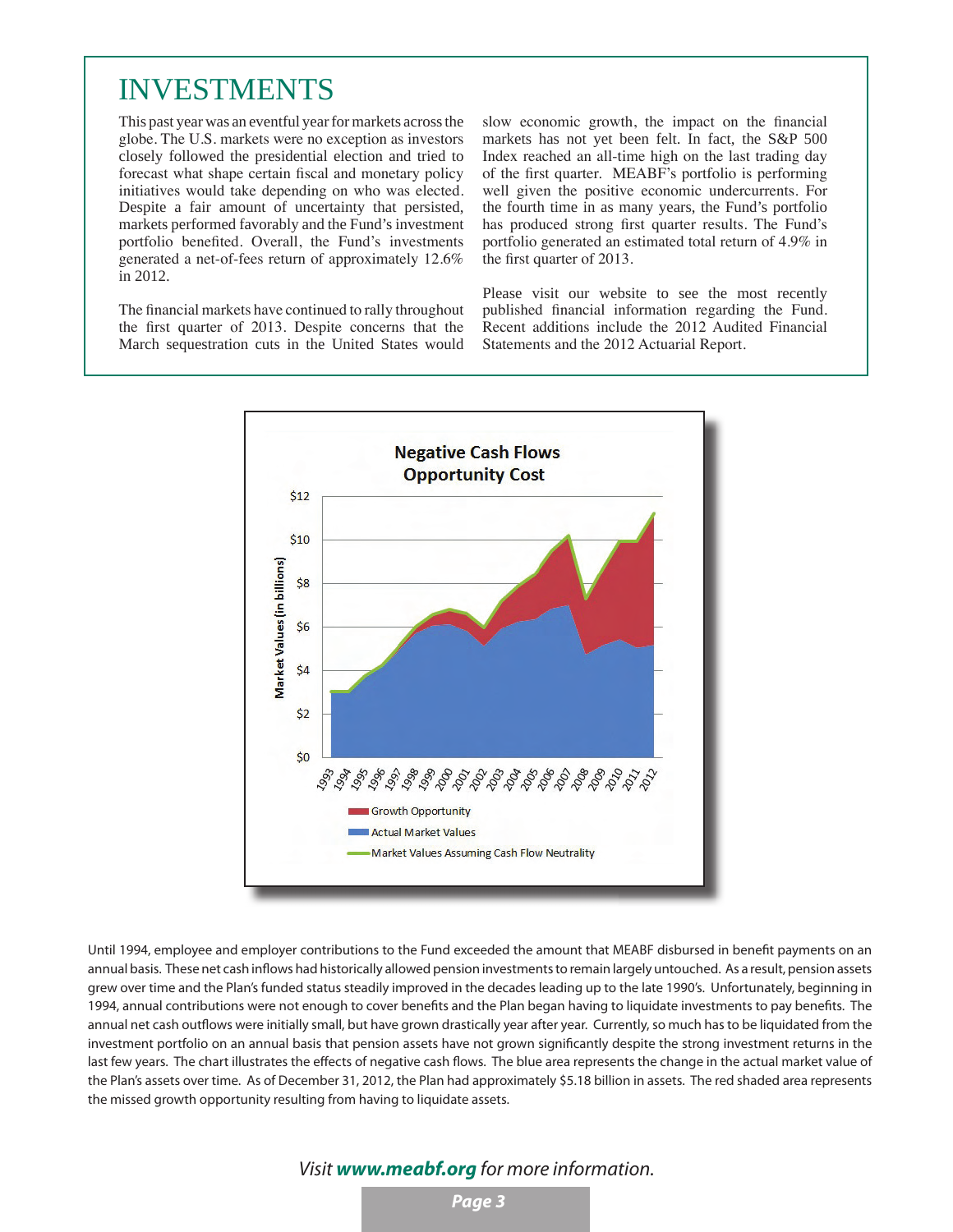# RETIRED MEMBERS: ARE YOU MEDICARE ELIGIBLE?

*Please be advised that Open Enrollment for Medicare occurs annually from January through March. The next open enrollment begins in January 2014.* 

**Once you reach age 65, you may be eligible for Medicare. However, Medicare benefits are not automatic; you must apply for them. It is to your benefit to apply for both Medicare Part A (hospital coverage) and Medicare Part B (major medical). If you are eligible for Medicare, your cost for medical coverage is substantially less.**

Even if you don't qualify for Medicare based on your work record, you may be eligible based on your spouse's work record or a former spouse's work record. If you qualify through a younger spouse, you may be eligible for Medicare benefits when your spouse reaches age 62.

**It is advisable that you make the inquiry in January of the year that your spouse will reach age 62 to assure timely enrollment in Medicare Part A and Part B. Contact your local Social Security office for more information and to determine if you are eligible based on your spouse's or former spouse's record.**

When you become eligible for Medicare Part A (Hospital

Benefits), it is to your advantage to enroll for the optional Medicare Part B (Medical Benefits). The monthly premium for Medicare Part B coverage will be deducted from your monthly Social Security payments. If you are not eligible for a Social Security payment, Social Security will bill you quarterly for your Part B premium. Part B will pay up to 80% of approved physicians' charges and other outpatient medical services after satisfying an annual deductible.

**An Annuitant who elects not to enroll and pay for Medicare Part B coverage will face a substantial financial burden. The City of Chicago and Board of Education Annuitant Plans will pay as though the annuitant has Part B coverage. We encourage you to sign up for Part B.**

Enrollment for Medicare Part B is open 3 months before and after you reach age 65. General enrollment periods are held each year from January 1 through March 31. Medicare coverage would begin the following July 1.

Medicare imposes a penalty for late enrollment. For more information, call the Social Security Administration at 1-800-772-1213.

*This information is valid at the time of publication.*

| <b>HEALTH INSURANCE</b><br>You <b>MUST notify</b> the Fund immediately when any one of the following events occur: |                                                                                                          |  |  |
|--------------------------------------------------------------------------------------------------------------------|----------------------------------------------------------------------------------------------------------|--|--|
| Medicare eligibility:                                                                                              | The annuitant must notify the Fund within 60 days<br>of the date of Medicare eligibility.                |  |  |
| Death of a spouse or                                                                                               | The annuitant must notify the Fund within 90 days                                                        |  |  |
| dependent/divorce:                                                                                                 | of the date of the event.                                                                                |  |  |
| Dependent reaches the                                                                                              | The annuitant must notify the Fund within 90 days                                                        |  |  |
| age limitation of the Plan:                                                                                        | of the date of the event.                                                                                |  |  |
| Coverage cancellation for any                                                                                      | The annuitant must submit the request in writing to                                                      |  |  |
| annuitant and/or family member:                                                                                    | the Fund 30 days prior to the cancellation date.                                                         |  |  |
| A surviving spouse coverage ends<br>at the time of his or her remarriage<br>or death.                              | The annuitant must submit the request in writing<br>to the Fund within 30 days of the date of the event. |  |  |

#### Note: If notifications are made outside of these time limits, refunds are calculated from the date of notification, not the date of the event. Furthermore, **refunds will not be issued if services have been provided and paid for after the date of the event (i.e. Medicare eligibility, divorce, coverage cancellations, remarriage)**. The annuitant will be billed for services/premiums paid for an ineligible dependent. If you have any further questions, please contact the Fund.

## *Visit www.meabf.org for more information.*

*Page 4*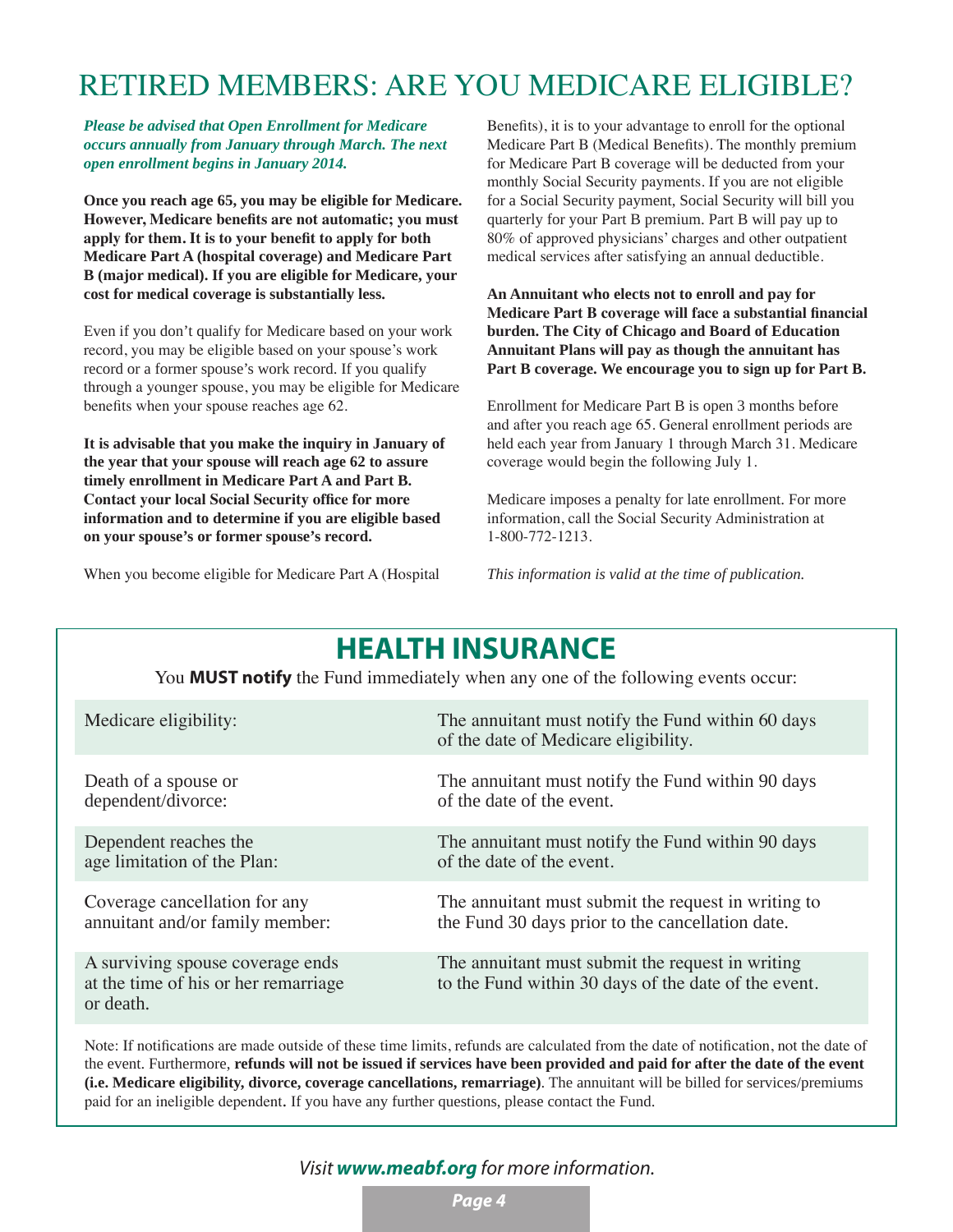# **IMPORTANT CHANGES TO FUND POLICIES AND PROCEDURES**

The Retirement Board of the Fund has approved the following changes to Fund policies and procedures:

#### **APPLICATION FOR DISABILITY BENEFITS**

In accordance with the Illinois Pension Code, the Fund provides disability benefits for members who have become unable to perform work duties either due to an injury incurred in the performance of duty (Duty Disability) or due to an illness/accident that occurred not in the performance of duty (Ordinary Disability).

Effective immediately, the Fund cannot accept applications for ordinary disability pending the result on a duty disability claim. Any member, who has filed a worker's compensation claim or is challenging the rejection of a worker's compensation claim, would be considered injured in the performance of duty pending the ruling on the claim. An application for ordinary disability would be denied until the final ruling on the claim. Any member submitting both an ordinary disability application and a duty disability application for the same injury will have their applications rejected.

Please contact the Fund's Disability Department if you have any questions regarding this change.

### **PAYMENT FOR PAST SERVICE**

Members of the Fund can pay for periods of creditable prior service rendered to the City of Chicago or Chicago Board of Education (and service with certain other entities such as the CTA, CHA, and PBC subject to restrictions) and receive credit for such service for annuity and disability purposes. Creditable service does not include service paid by voucher or services performed as an independent contractor.

Payment for past service must be made while in City or Chicago Board of Education service or within 90 days after withdrawal from City or Chicago Board of Education service, or while in active service with a reciprocal fund.

While an active member of the Fund has up to 90 days following withdrawal from service to pay for past service, it is in the best interest of the member to pay for past service before resignation from City/ Board of Education service. If a member elects to make a payment within the 90 day-period following withdrawal from service, retirement annuity application will not begin to be processed until after the payment for past service has been received by the Fund, possibly delaying the date when the annuitant would start receiving annuity payments. Also, the amount of annuity the member would receive for any eligible annuity payment period prior to the date the Fund received payment would be computed based only on the years of service paid for prior to withdrawal from service date. The higher annuity amount reflecting the additional service that was purchased after withdrawal from service would become effective for the eligible annuity period following payment for past service and would not be retroactive.

**Please note: As of 2/21/13, the use of an annuitant's first 3 retirement checks to pay for past service is no longer an allowable option.**

Please contact the Benefits Department if you have any questions regarding creditable service and paying for past service to the Fund.

## MEMBERSHIP RECORDS

Members of the MEABF cannot receive updated benefit information, benefit estimates or disability benefits if there is not a membership record on file. If necessary please visit the Fund's website at **www.meabf.org/Forms** to download and complete a membership record.

### Annuity Calculator

The MEABF is constantly striving to improve our members' experience on our web page!

Please stop by our page and check out the newest addition, our Annuity Calculator. If you are wondering what your annuity may be when you retire, just visit our site **www.meabf. org/calculator.php** and plug in your numbers!

## ETHICS POLICY UPDATE

On April 24th, the Retirement Board approved a revised Fund Ethics Policy. This policy may be viewed on our website at **www.meabf.org***.*

Please visit the MEABF website at **www.meabf.org.** Register your email address for timely updates from the Fund. Check our website regularly for important Fund news.

# *Visit www.meabf.org for more information.*

*Page 5*